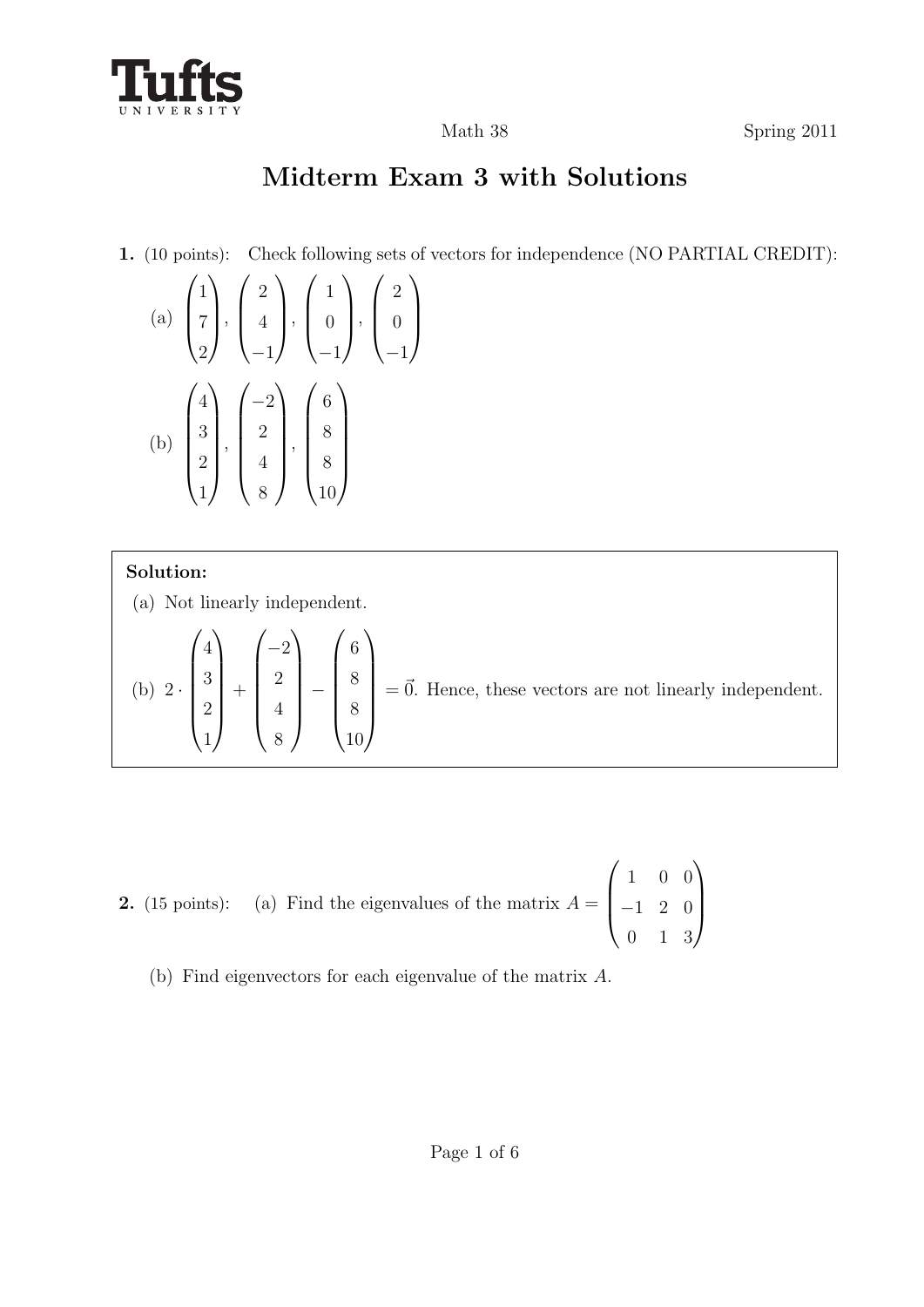#### **Solution:**

(a) Eigenvalues are 1, 2, 3 since the matrix is lower triangular.

(b) By inspection, the eigenvector corresponding to  $\lambda_3 = 3$  is  $\sqrt{ }$  $\vert$  $\theta$  $\theta$ 1  $\setminus$  . The eigenvector corresponding to  $\lambda_2 = 2$  is obtained by solving the system  $\sqrt{ }$  $\overline{\mathcal{L}}$ *−*1 0 0 *−*1 0 0 0 1 1  $\setminus$  $v = 0$ , so we get  $v =$  $\sqrt{ }$  $\vert$  $\overline{0}$ 1 *−*1  $\setminus$ . The eigenvector corresponding to  $\lambda_1 = 1$  is obtained by solving the system  $\sqrt{ }$  $\overline{\phantom{a}}$ 0 0 0 *−*1 1 0 0 1 2  $\setminus$  $v = 0$ , and we have  $v =$  $\sqrt{ }$  $\overline{\mathcal{L}}$ 2 2 *−*1  $\setminus$  $\int$ 

**3.** (10 points): The matrix 
$$
A = \begin{pmatrix} 1 & 1 & 0 \ 1 & 0 & 1 \ 1 & 1 & 0 \end{pmatrix}
$$
 has eigenvectors  $v = \begin{pmatrix} 1 \ 1 \ 1 \end{pmatrix}$  and  $w = \begin{pmatrix} 1 \ -2 \ 1 \end{pmatrix}$ .  
Find the corresponding eigenvalues

ne corresponding eigenvalues.

**Solution:** For *v* one has 
$$
\begin{pmatrix} 1 & 1 & 0 \\ 1 & 0 & 1 \\ 1 & 1 & 0 \end{pmatrix} \begin{pmatrix} 1 \\ 1 \\ 1 \end{pmatrix} = \begin{pmatrix} 2 \\ 2 \\ 2 \end{pmatrix} = 2 \begin{pmatrix} 1 \\ 1 \\ 1 \end{pmatrix}
$$
, and therefore, the eigenvalue is 2.  
Similarly for *w* we have  $\begin{pmatrix} 1 & 1 & 0 \\ 1 & 0 & 1 \\ 1 & 1 & 0 \end{pmatrix} \begin{pmatrix} 1 \\ -2 \\ 1 \end{pmatrix} = \begin{pmatrix} -1 \\ 2 \\ -1 \end{pmatrix} = (-1) \begin{pmatrix} 1 \\ -2 \\ 1 \end{pmatrix}$ , and the eigenvalue is -1.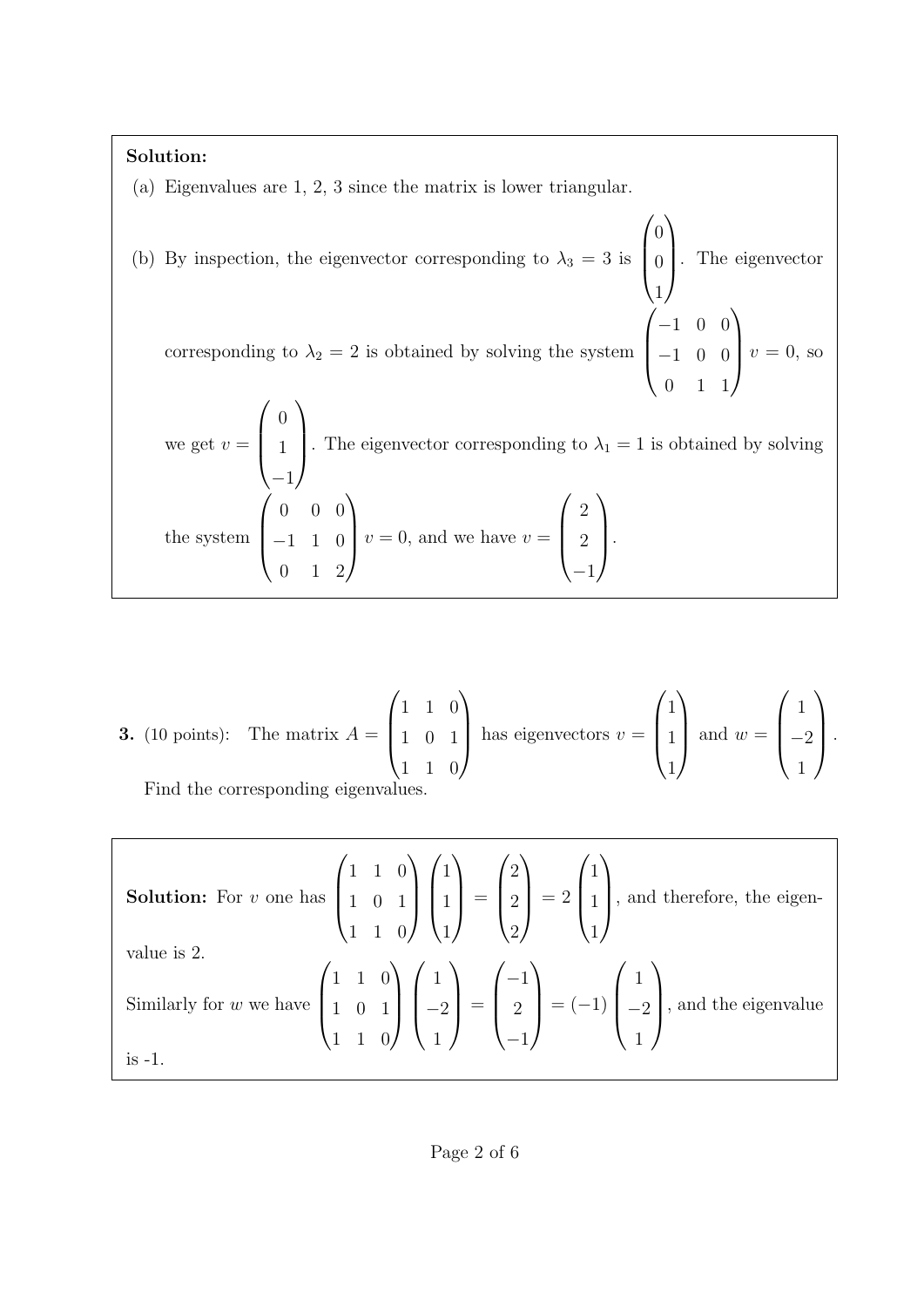**4.** (10 points): Use the row reduction method to solve the following system:

$$
x_1 + 2x_2 + x_3 - x_4 - x_5 = 2
$$
  
\n
$$
2x_1 + 2x_2 + 2x_3 - 3x_4 - 2x_5 = 1
$$
  
\n
$$
-x_1 - x_3 + 2x_4 + x_5 = 1.
$$

No credit for any other method.

Solution: In matrix notation  
\n
$$
\begin{pmatrix}\n1 & 2 & 1 & -1 & -1 & | & -1 \\
2 & 2 & 2 & -3 & -2 & | & 1 \\
-1 & 0 & -1 & 2 & 1 & | & 1\n\end{pmatrix}\n\xrightarrow{R_2 \to R_2 - 2R_1, R_3 \to R_3 + R_1}\n\begin{pmatrix}\n1 & 2 & 1 & -1 & -1 & | & -1 \\
0 & -2 & 0 & -1 & 0 & | & -3 \\
0 & 2 & 0 & 1 & 0 & | & 3\n\end{pmatrix}
$$
\n
$$
\xrightarrow{R_2 \to (-\frac{1}{2})R_2}\n\begin{pmatrix}\n1 & 2 & 1 & -1 & -1 & | & -1 \\
0 & 1 & 0 & \frac{1}{2} & 0 & | & \frac{3}{2} \\
0 & 2 & 0 & 1 & 0 & | & 3\n\end{pmatrix}\n\xrightarrow{R_3 \to R_3 - 2R_2}\n\begin{pmatrix}\n1 & 2 & 1 & -1 & -1 & | & -1 \\
0 & 1 & 0 & \frac{1}{2} & 0 & | & \frac{3}{2} \\
0 & 0 & 0 & 0 & 0 & | & 0\n\end{pmatrix}.
$$
\nLet  $x_3 = a, x_4 = b, x_5 = c$ , then  $x_1 = -a + 2b + c - 1, x_2 = -\frac{b}{2} + \frac{3}{2}$ , so\n
$$
x = \begin{pmatrix}\n-a + 2b + c - 1 \\
-\frac{b}{2} + \frac{3}{2} \\
a \\
b \\
c\n\end{pmatrix} = a \begin{pmatrix}\n-1 \\
0 \\
1 \\
0 \\
0\n\end{pmatrix} + b \begin{pmatrix}\n2 \\
-\frac{1}{2} \\
0 \\
1 \\
0\n\end{pmatrix} + c \begin{pmatrix}\n1 \\
0 \\
0 \\
0 \\
1\n\end{pmatrix} + c \begin{pmatrix}\n-1 \\
0 \\
0 \\
0 \\
1\n\end{pmatrix} + \begin{pmatrix}\n-1 \\
\frac{3}{2} \\
0 \\
0 \\
0 \\
0\n\end{pmatrix}
$$

**5.** (20 points): Solve the system of linear differential equations  $D\vec{x} = A\vec{x}$ , where

$$
A = \begin{pmatrix} 2 & 1 & 0 & 0 \\ 1 & 2 & 0 & 0 \\ 0 & 0 & 0 & 2 \\ 0 & 0 & -2 & 0 \end{pmatrix}
$$

## Page 3 of 6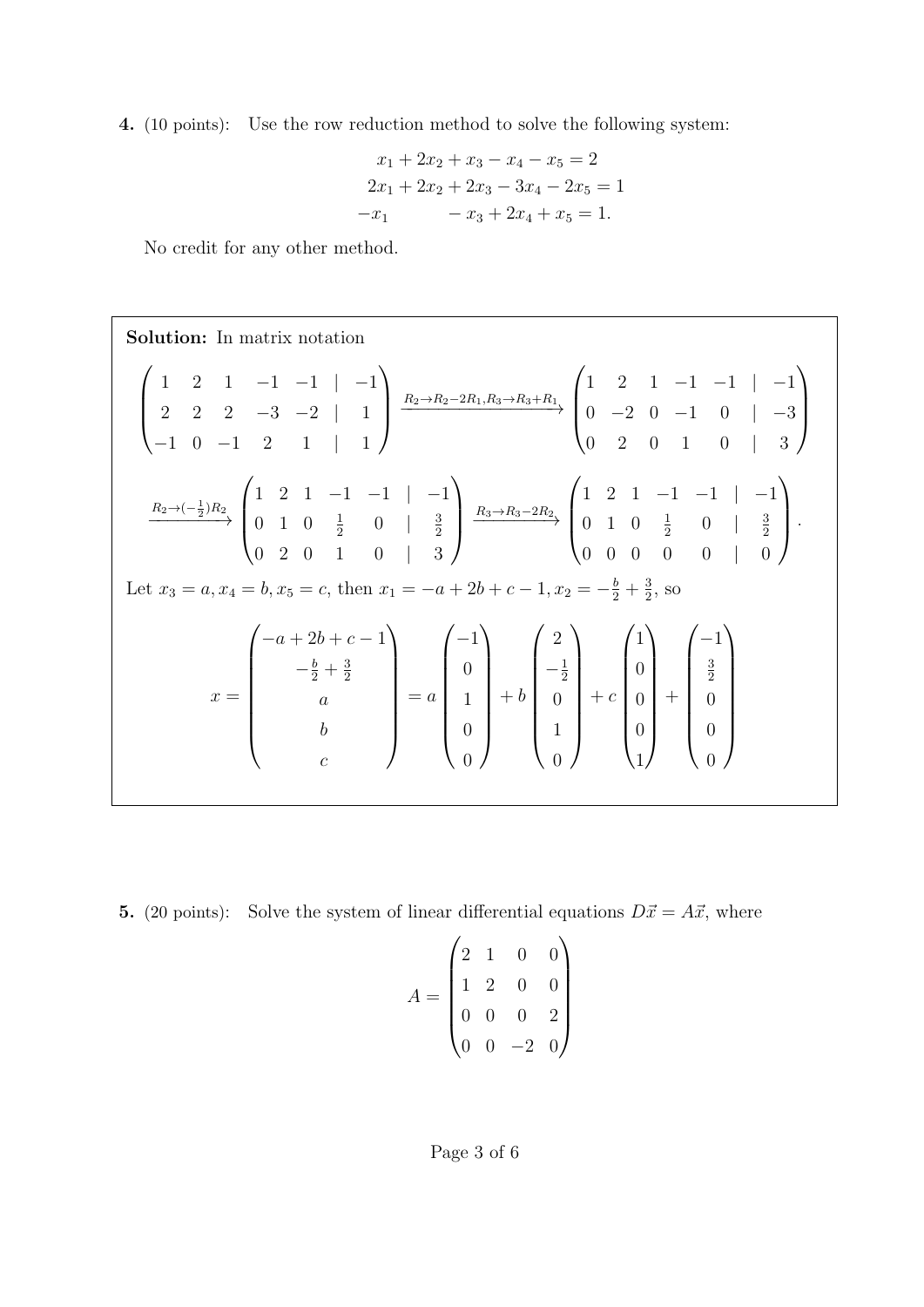**Solution:** Notice the block form. This is a decoupled pair of second order systems of differential equations. The characteristic polynomial of 
$$
\begin{pmatrix} 2 & 1 \ 1 & 2 \end{pmatrix}
$$
 is  $(\lambda - 1)(\lambda - 3)$ , so the eigenvalues are 1 and 3, 1 has eigenvector  $\begin{pmatrix} 1 \ -1 \end{pmatrix}$ , 3 has eigenvector  $\begin{pmatrix} 1 \ 1 \end{pmatrix}$ . Next,  $\begin{pmatrix} 0 & 2 \ -2 & 0 \end{pmatrix}$  has eigenvalues  $\pm 2i$ . Take  $2i$  and  $\begin{pmatrix} -2i & 2 \ -2-i & -2i \end{pmatrix}$   $v = 0$ , so we get eigenvector  $\begin{pmatrix} -i \ -1 \ 1 \end{pmatrix}$ .  
  
 $e^{2it} \begin{pmatrix} -i \ 1 \end{pmatrix} = \cos 2t + i \sin 2t \begin{pmatrix} -i \ 1 \end{pmatrix} = \begin{pmatrix} \sin 2t \ \cos 2t \end{pmatrix} + i \begin{pmatrix} -\cos 2t \ \sin 2t \end{pmatrix}$ .  
So, the general solution is  
 $c_1 e^t \begin{pmatrix} 1 \ -1 \ 0 \end{pmatrix} + c_2 e^{3t} \begin{pmatrix} 1 \ 1 \ 0 \end{pmatrix} + c_3 \begin{pmatrix} 0 \ \sin 2t \ \sin 2t \end{pmatrix} + c_4 \begin{pmatrix} 0 \ -\cos 2t \ \cos 2t \end{pmatrix}$ 

**6.** (15 points): The matrix

$$
A = \begin{pmatrix} 1 & 0 & 0 \\ 1 & 1 & 1 \\ 1 & 0 & 1 \end{pmatrix}
$$

has a triple eigenvalue  $\lambda = 1$  (You do not have to verify this). Find the generalized eigenvectors of *A.*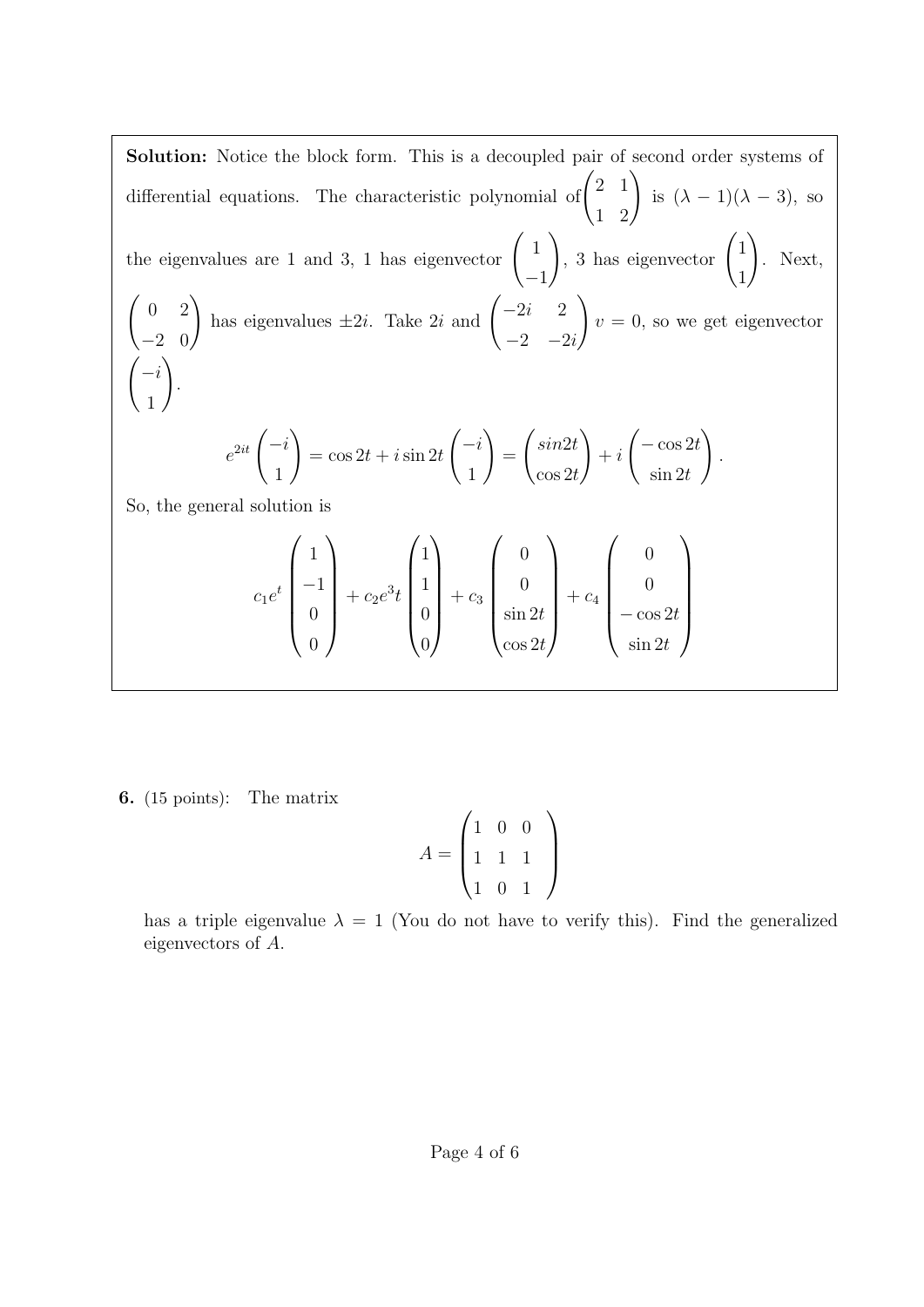Solution: 
$$
(A - \lambda I)^3 = \begin{pmatrix} 0 & 0 & 0 \\ 1 & 0 & 1 \\ 1 & 0 & 0 \end{pmatrix} \begin{pmatrix} 0 & 0 & 0 \\ 1 & 0 & 1 \\ 1 & 0 & 0 \end{pmatrix} \begin{pmatrix} 0 & 0 & 0 \\ 1 & 0 & 1 \\ 1 & 0 & 0 \end{pmatrix}
$$
  

$$
= \begin{pmatrix} 0 & 0 & 0 \\ 1 & 0 & 0 \\ 0 & 0 & 0 \end{pmatrix} \begin{pmatrix} 0 & 0 & 0 \\ 1 & 0 & 1 \\ 1 & 0 & 0 \end{pmatrix} = \begin{pmatrix} 0 & 0 & 0 \\ 0 & 0 & 0 \\ 0 & 0 & 0 \end{pmatrix}.
$$
  
So, the generalized eigenvectors are  $\begin{pmatrix} 1 \\ 0 \\ 0 \end{pmatrix}$ ,  $\begin{pmatrix} 0 \\ 1 \\ 0 \end{pmatrix}$  and  $\begin{pmatrix} 0 \\ 0 \\ 1 \end{pmatrix}$ .

**7.** (20 points): Solve the following initial value problem:

$$
D\vec{x} = \begin{pmatrix} 1 & 1 & 0 \\ 1 & 1 & 0 \\ 1 & 1 & 0 \end{pmatrix} \vec{x} \qquad \qquad \vec{x}(0) = \begin{pmatrix} 10 \\ 20 \\ 10 \end{pmatrix}
$$